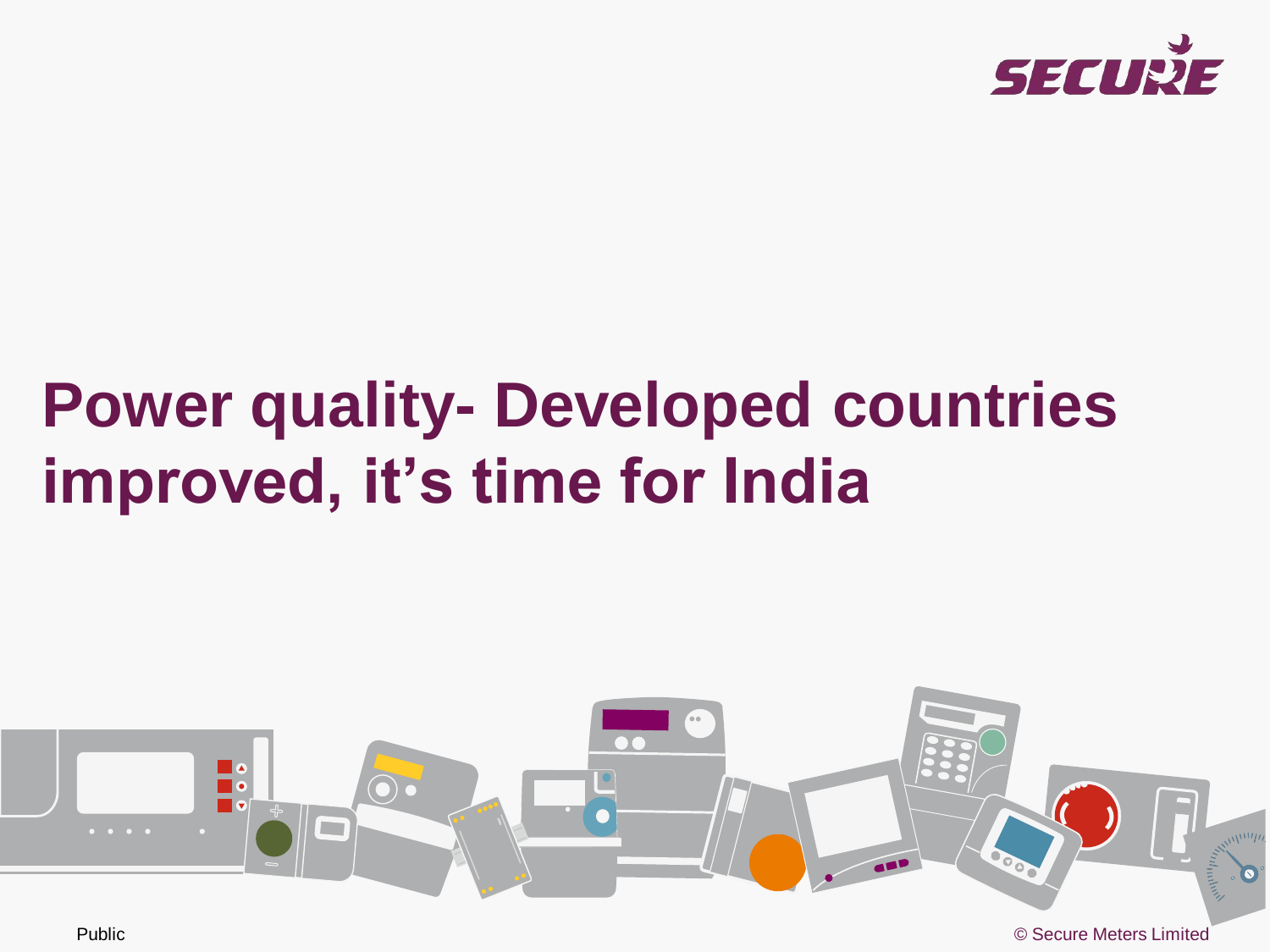### **What is Power quality?**

#### **Electricity is a commodity, Should be fit for consumer use, implying:**

- Continuity of supply
- Stability of rated magnitude
- Stability of rated frequency
- Purity of sinusoidal waveform
- Symmetry across phases

#### **Power quality manifestations**



#### **POWER QUALITY = RELIABILITY**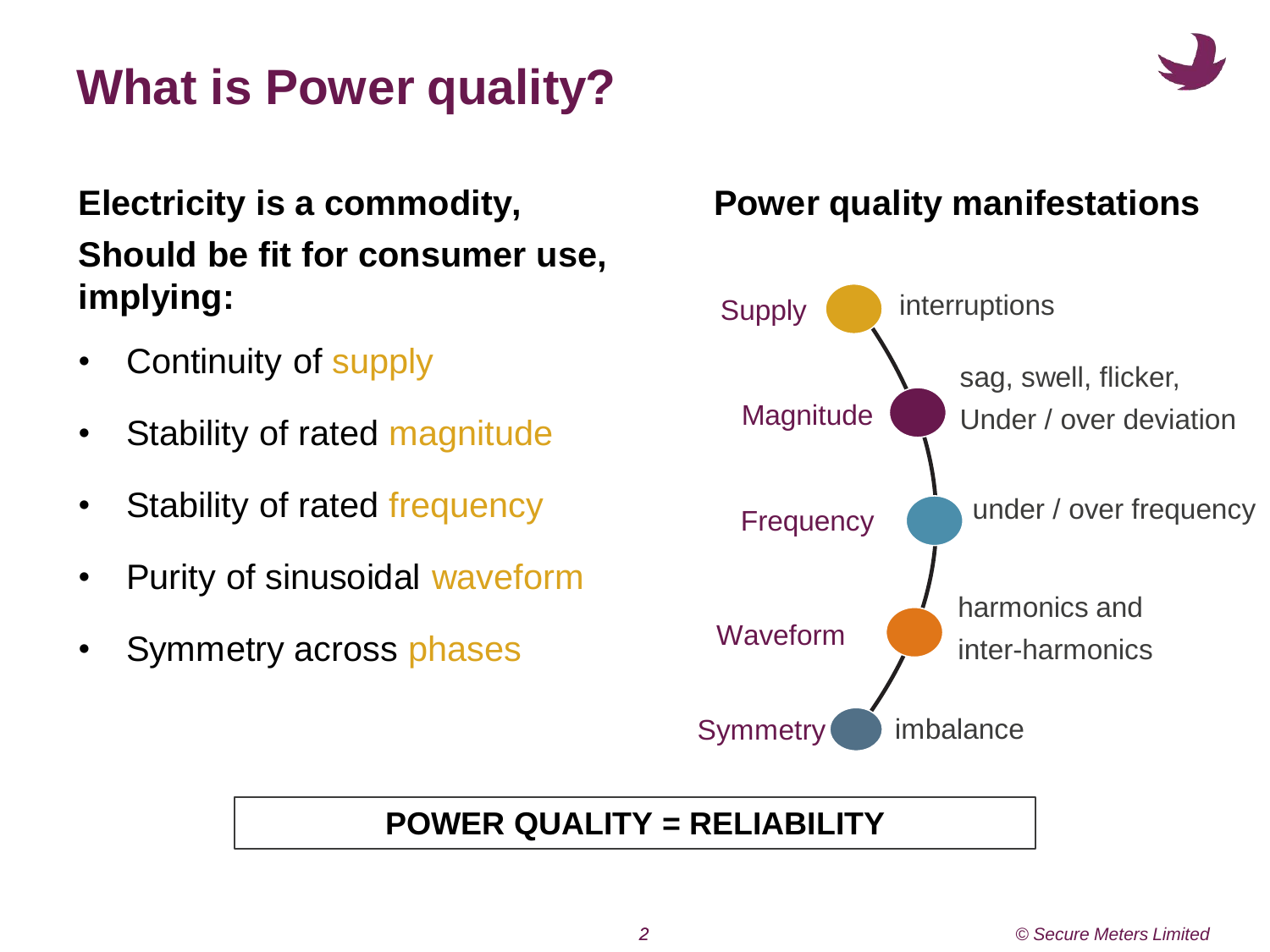

### **What causes PQ issues?**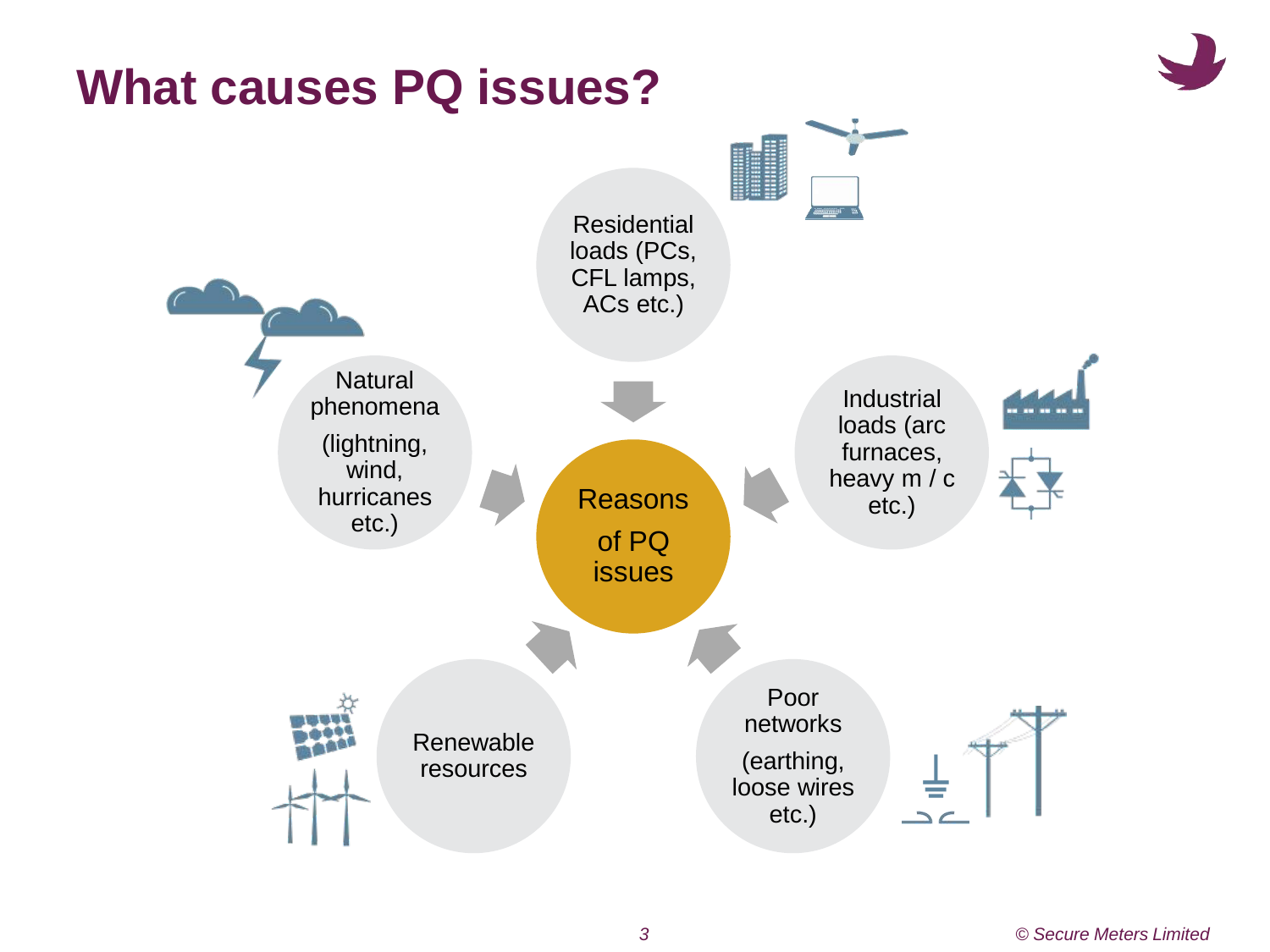

*4* © Secure Meters Ltd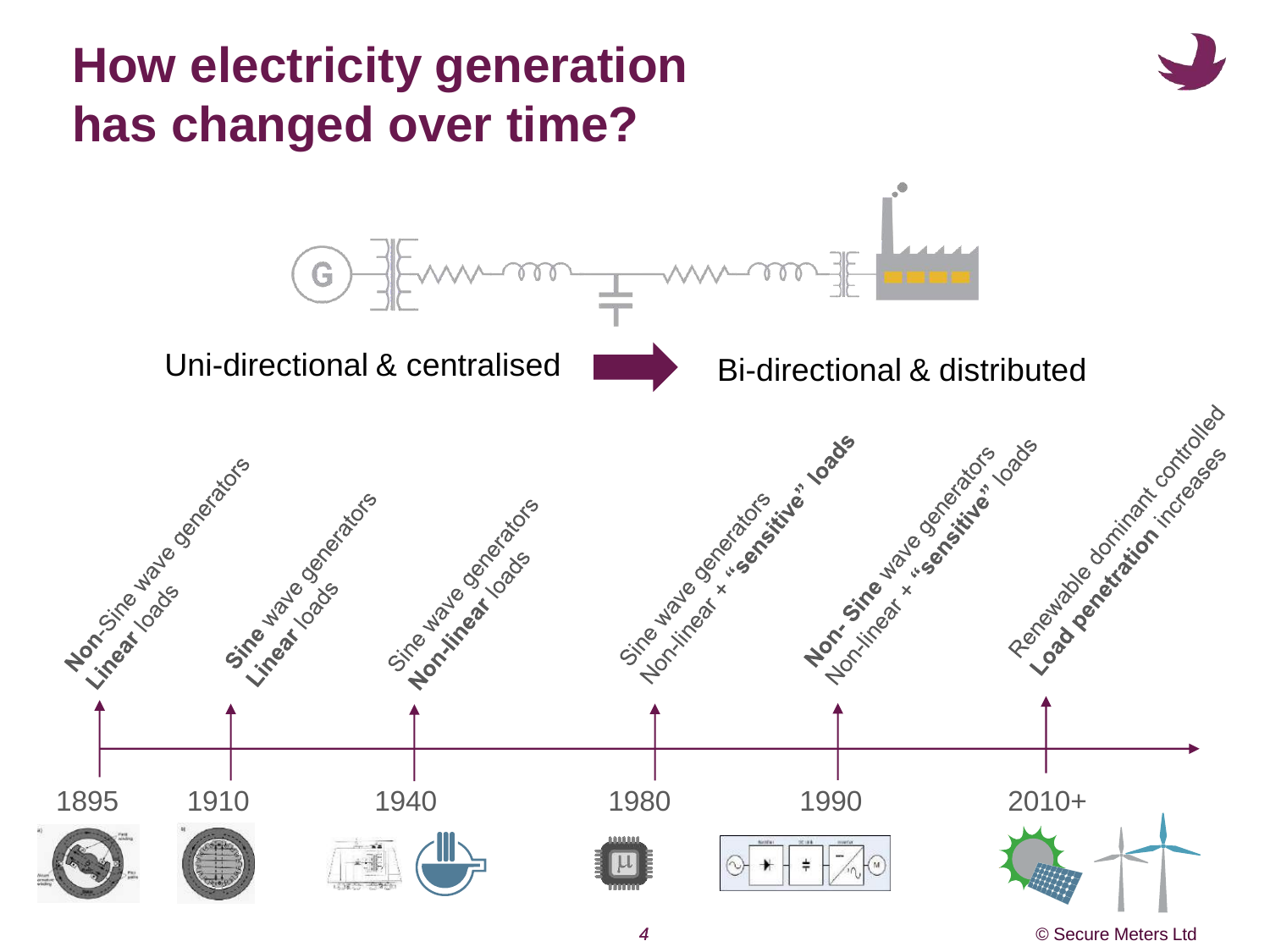### **India - Renewable energy generation, plan and challenges**



#### **Challenges**:

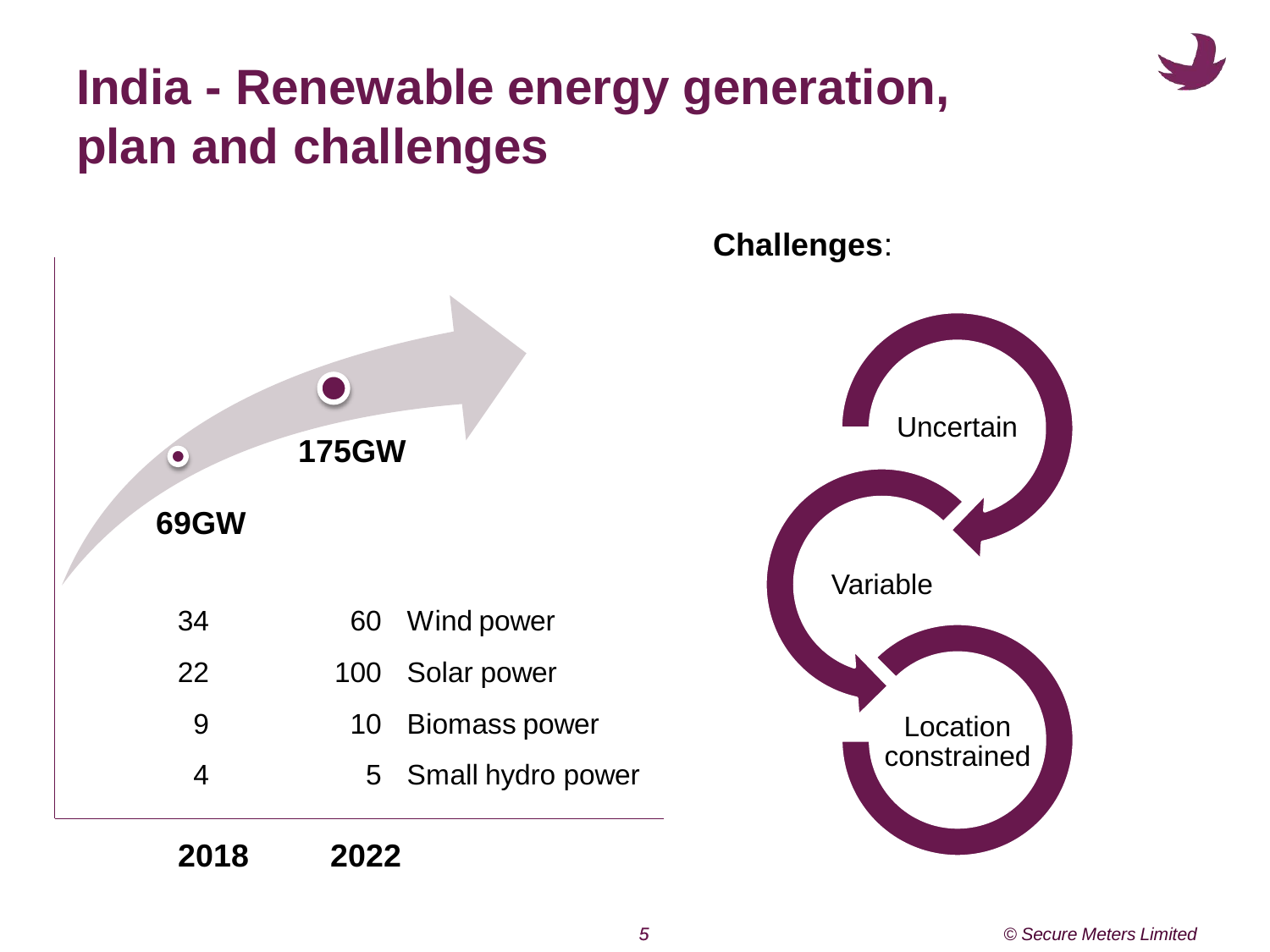### **How loads have changed over time?**

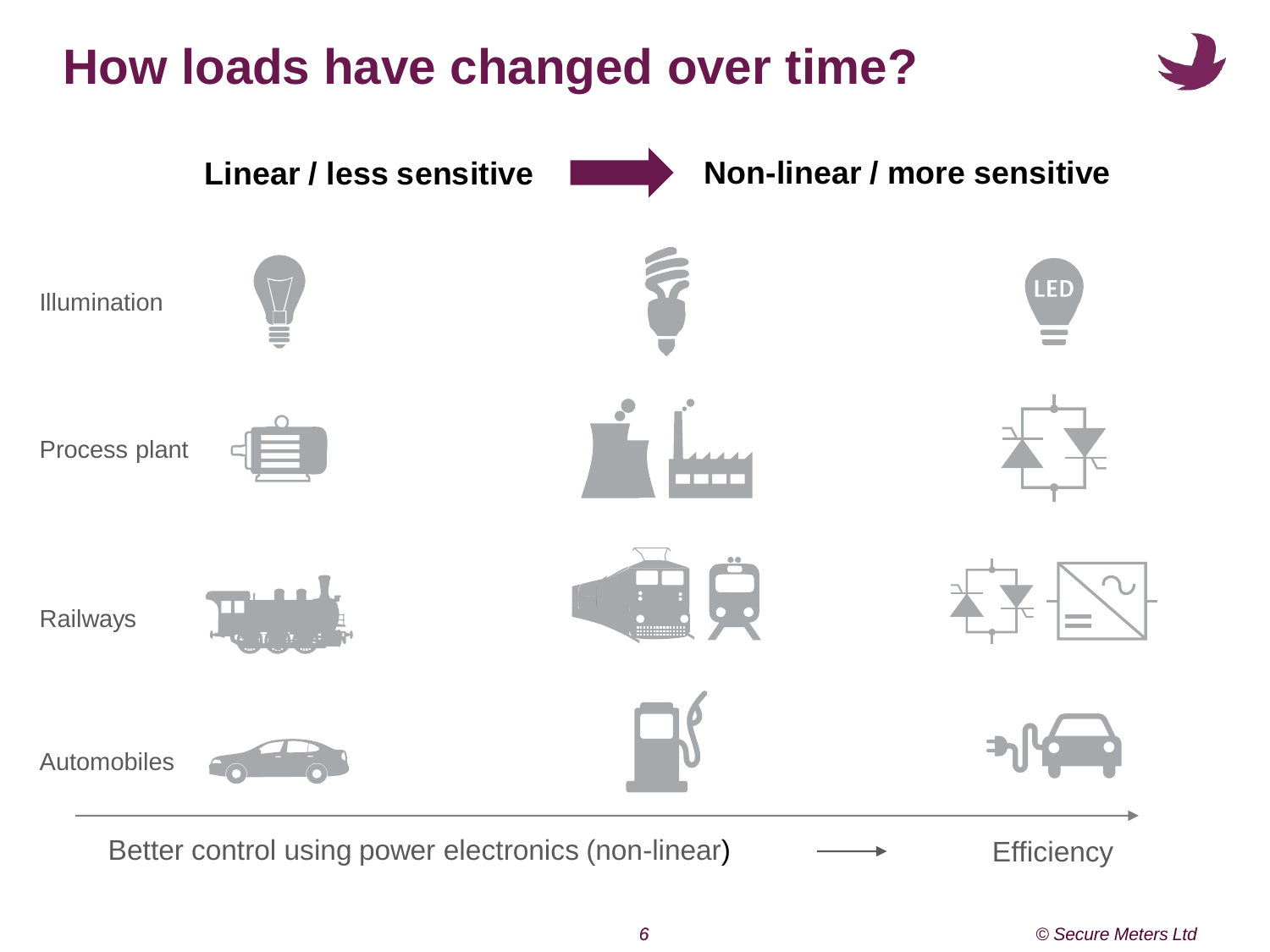# **Harmonics generation by LED, TFT and UPS**

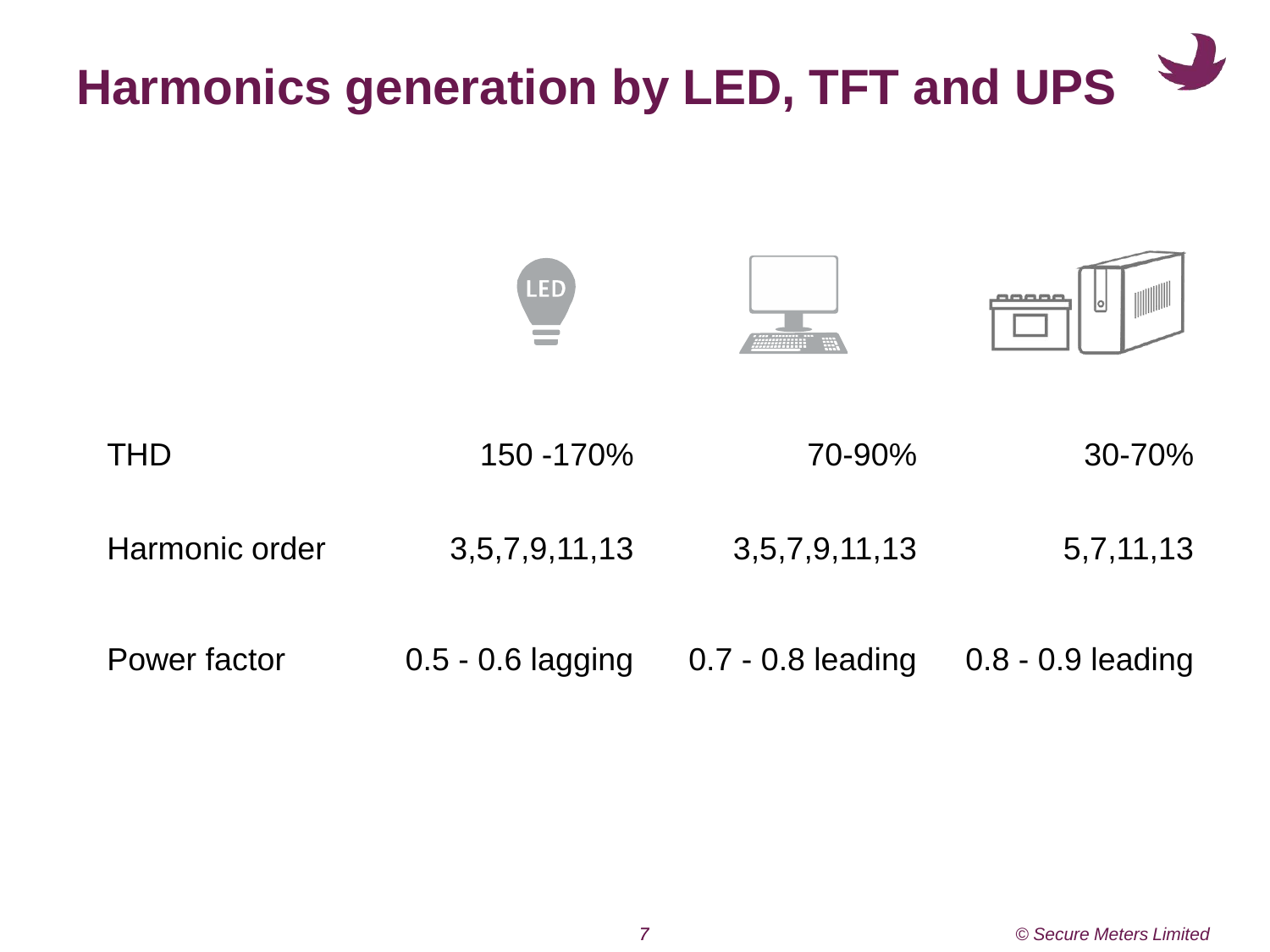### **PQ events - probability and their impact**







- non-productive staff hours
- hours required to restart the process

#### **Indirect Cost**

- failed delivery
- loss of reputation

#### **3**

| <b>PQ</b> event                    | <b>Mitigation</b>                                          |  |
|------------------------------------|------------------------------------------------------------|--|
| Sag, Swell and short interruptions | Protection operation, UPS and constant voltage transformer |  |
| Long interruption                  | Power back-up                                              |  |
| <b>Flicker</b>                     | CVTs and UPS                                               |  |
| <b>Harmonics</b>                   | Harmonic filters (passive and active filters)              |  |
| Transient                          | LAs and MOVs                                               |  |
| Imbalance                          | Audits for load distribution and proper transposing        |  |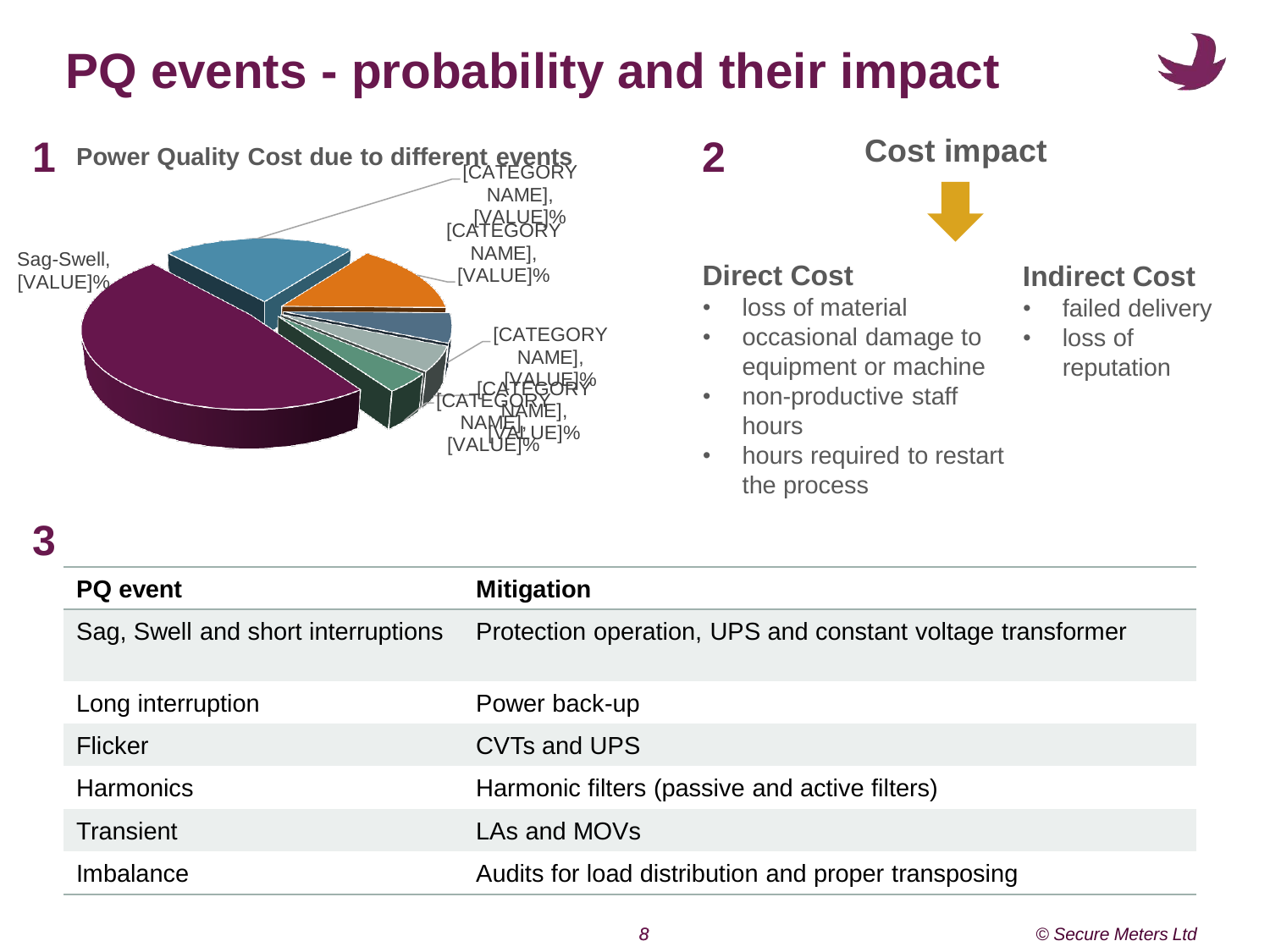### **Cost of poor power quality**



#### Estimated annual costs due to dips for end-users is between 120 and 440 million kr (Norwegian Krone)

Survey: NVE and stakeholders, Norway (2002)

#### Estimated annual costs for industrial customers due to dips and interruptions is about €157 million

Survey: Elforsk, Sweden (2003)

#### Estimated annual costs due to dips and interruptions (< 1 sec) for the whole production system is between 465 and 780 million  $\epsilon$

Survey: AEEG and Politecnico di Milano, Italy (2006)

#### Costs of PQ wastage EU-25 exceeds €150 billion (₹ 12 lac crores) annually

Survey: Pan-European survey by Leonardo power quality initiative (2005-2007)

Source: CEER 4<sup>th</sup> benchmarking report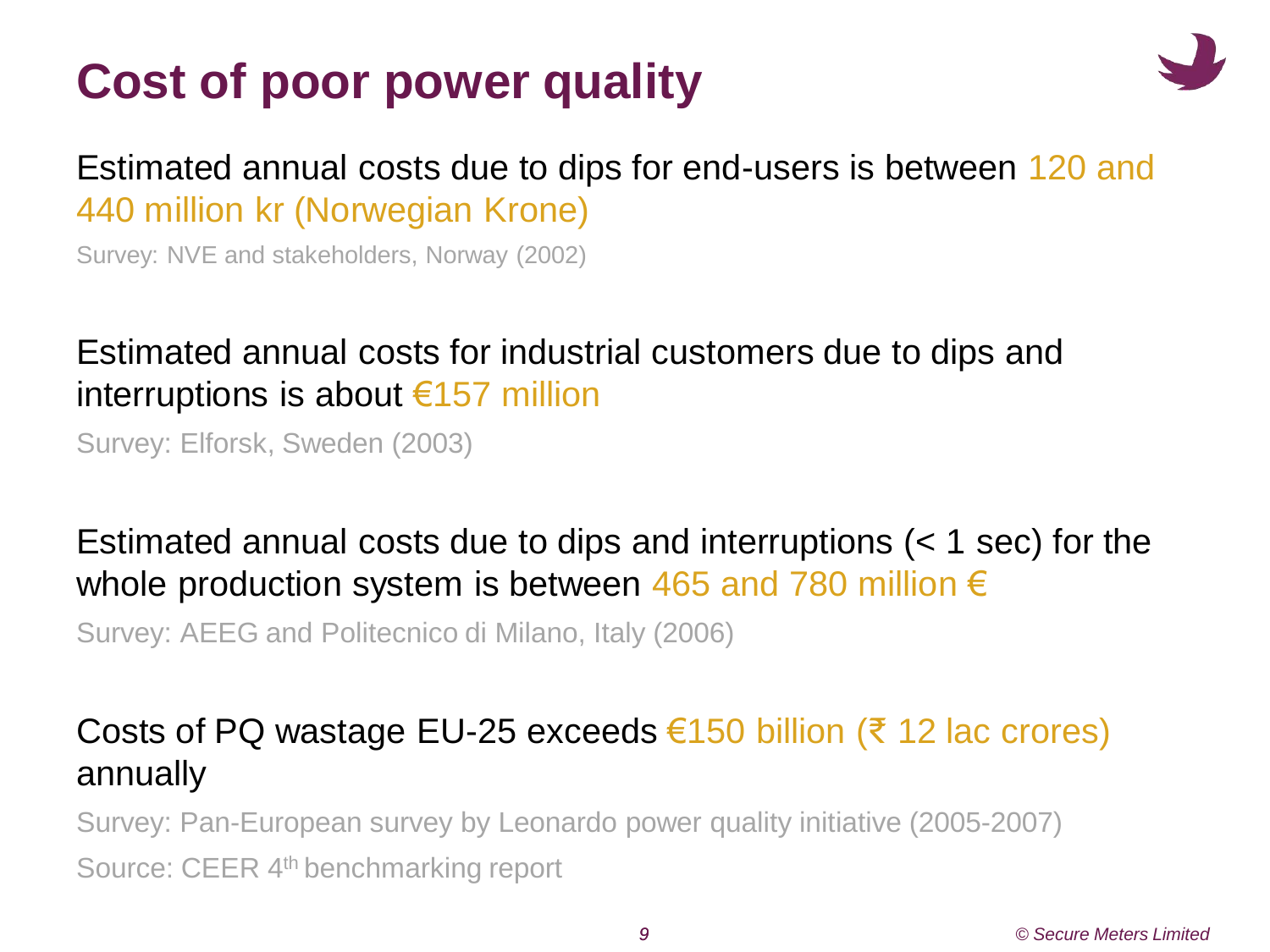### **Cost of poor power quality- Indian perspective**

The direct costs of downtime in India are nearly  $\bar{\xi}$  20,000 crores per annum\*\*. 57% of the losses are due to voltage sags & short interruptions

Source: APQI Report

#### About 30% of the firms suffer more than 20 percent of cost escalations due to the use of power backups to support their production activity

Source: "Lack of Affordable & Quality Power: Shackling India's Growth Story (2012)", FICCI[12]

\*\* The cost of prevention for these may be less than 10 per cent of the cost of the problems they cause.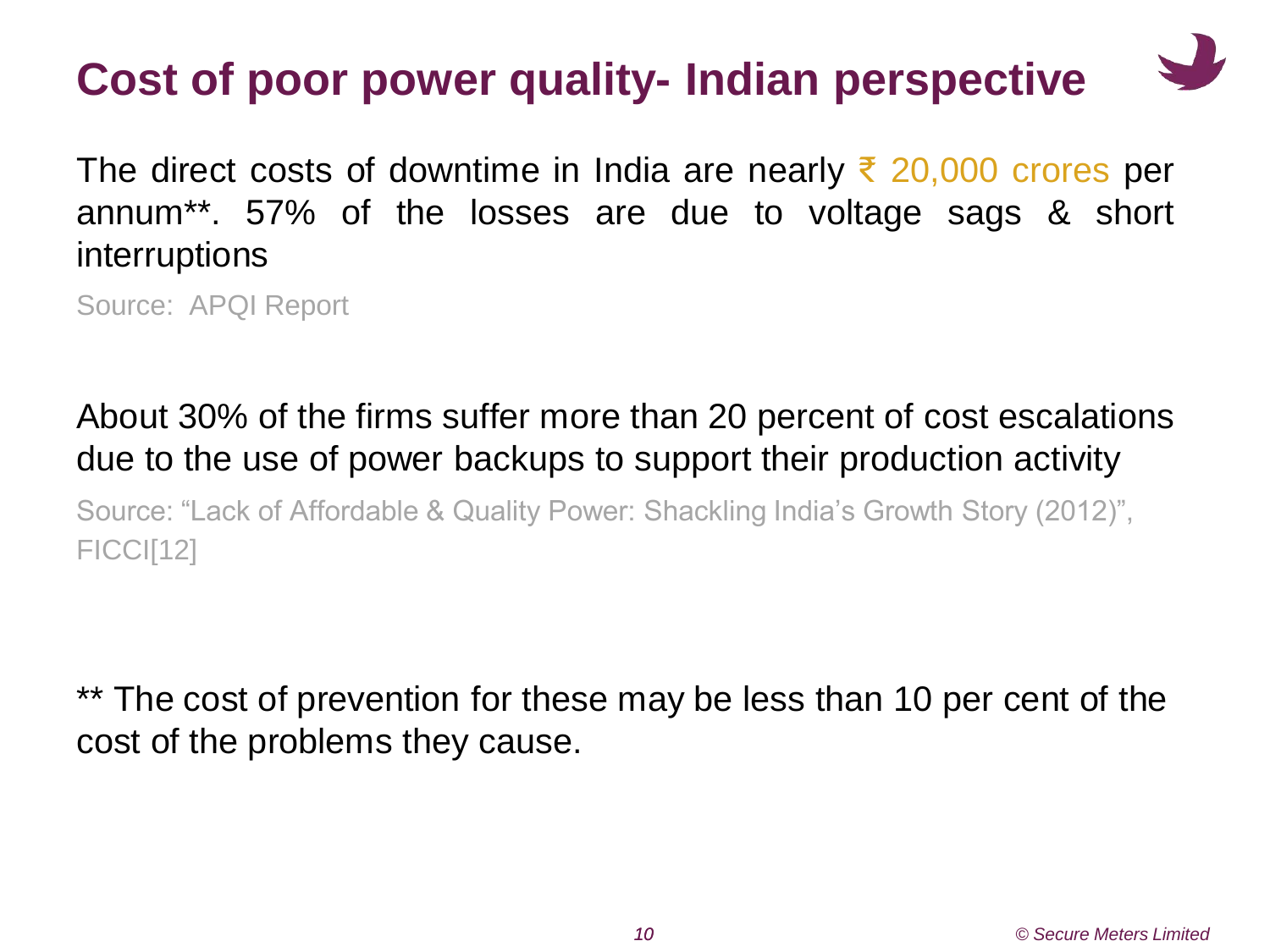### **PQ monitoring across the globe**



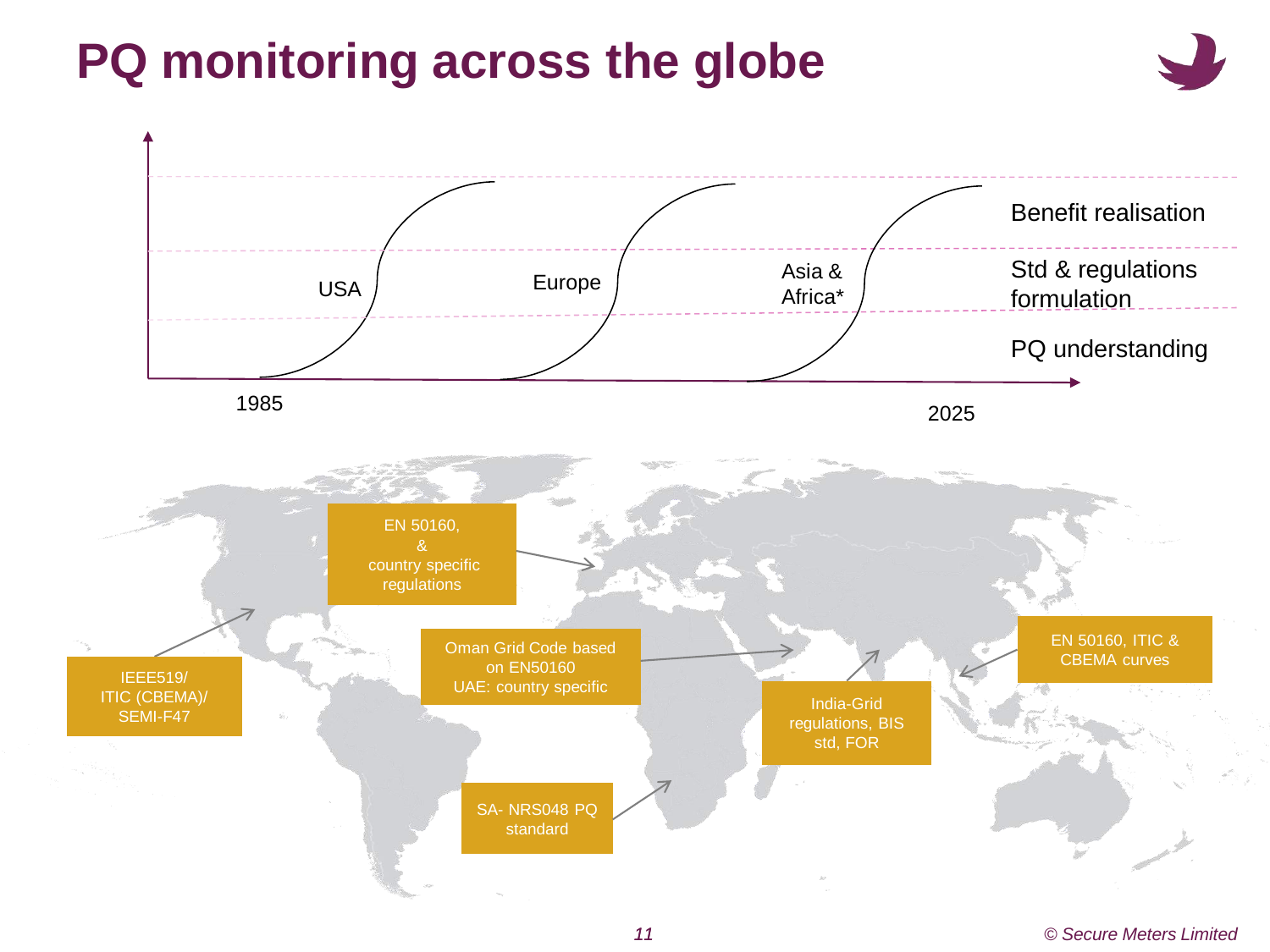

### **Power quality standards and regulations**

| <b>PQ Standard</b>     | IEC 61000-4-30<br><b>Measurement</b><br>methods for PQ                    | IEC 62586-1<br><b>Product and</b><br>performance for<br>PQI                  | IEC 62586-2<br><b>Functional test</b><br>and limit for PQI            |
|------------------------|---------------------------------------------------------------------------|------------------------------------------------------------------------------|-----------------------------------------------------------------------|
|                        |                                                                           |                                                                              |                                                                       |
| PQ<br>regulation       | <b>EN50160</b><br><b>Distribution</b><br>system supply<br>voltage quality | <b>BIS 17036</b><br><b>Distribution</b><br>system supply<br>voltage quality. | <b>Country specific</b><br>regulations<br>e.g. NRS, NVE,<br>EIFS etc. |
| <b>PQ</b><br>guideline | <b>IEEE 519</b><br><b>Harmonic</b><br>emission limit<br>guideline         | <b>CIGRE 596</b><br><b>PQ</b> monitoring<br>guideline                        |                                                                       |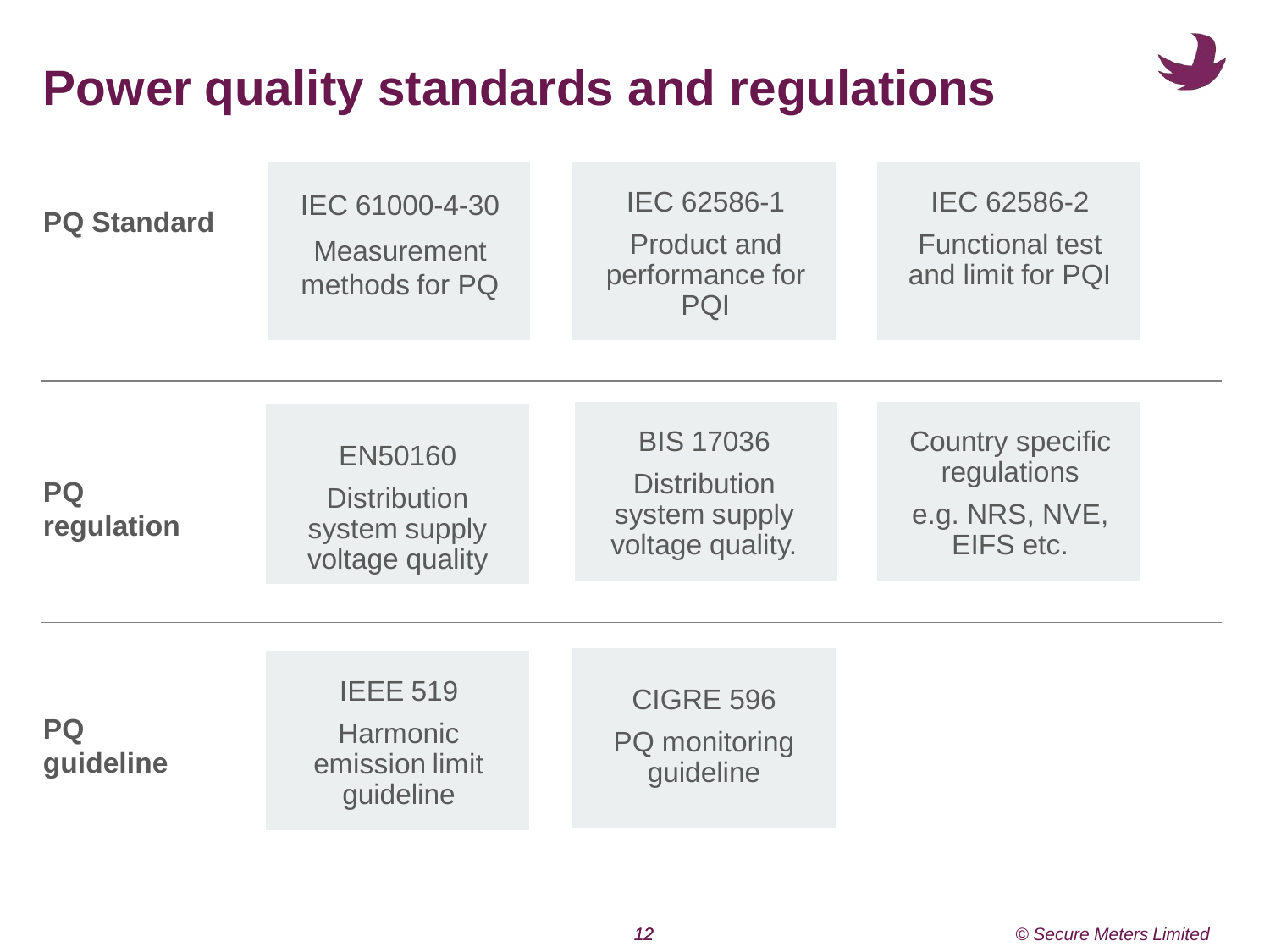# **Indian electricity policy and power quality**

- 
- Electricity is an essential requirement for all facets of our life.
- Equally important is availability of reliable and **good-quality power** at competitive rates to the Indian industry in order to make it **globally competitive**.
- **Services sector** has made significant contribution to the growth of our economy.Availability of good-quality **supply** of electricity is very crucial for sustained growth of this segment.

#### **National electricity policy aims to achieve**: Supply of reliable and **good-quality power,** of specified standards, in an efficient manner, and at reasonable rates.

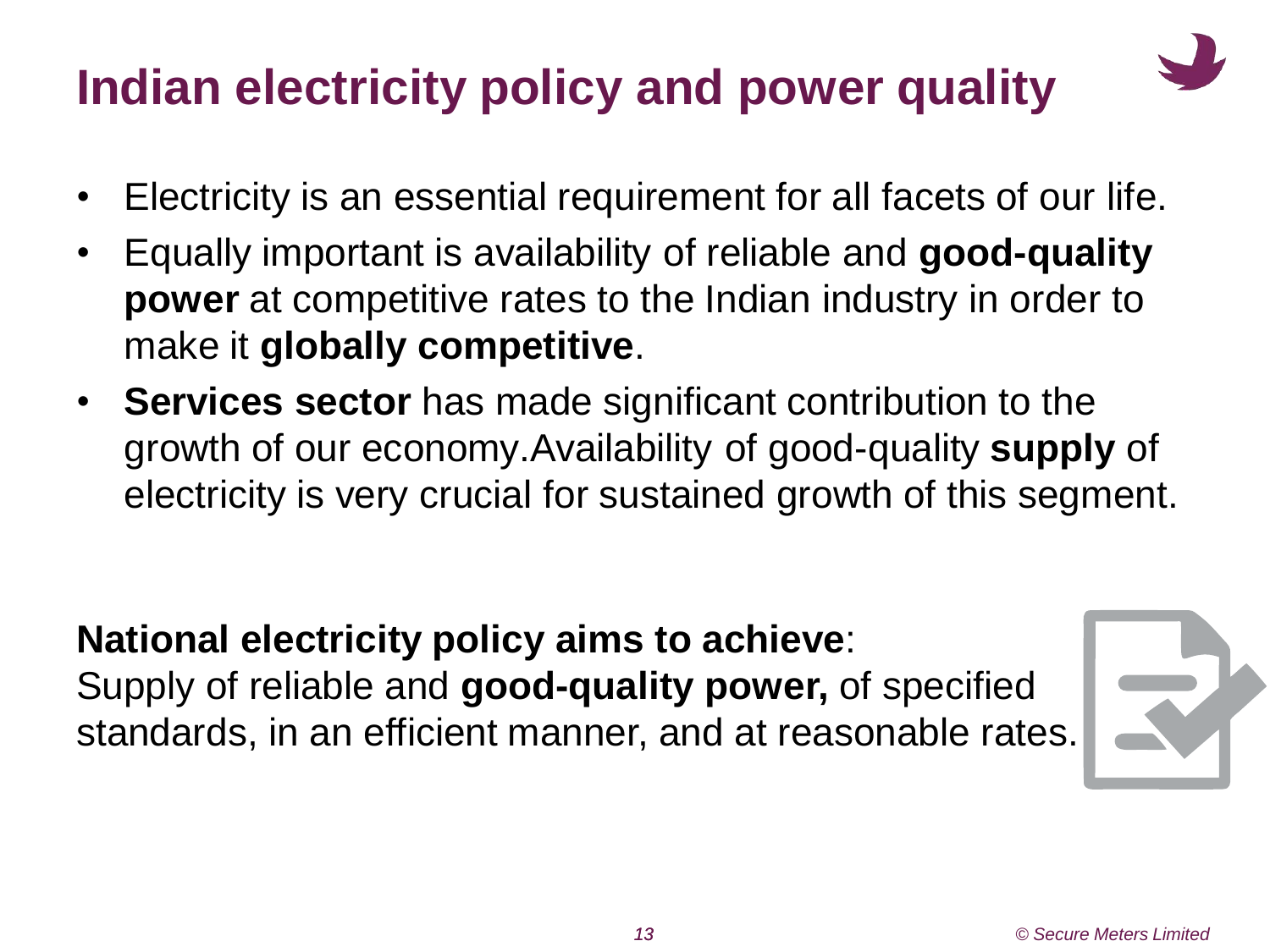### **PQ advances in India**



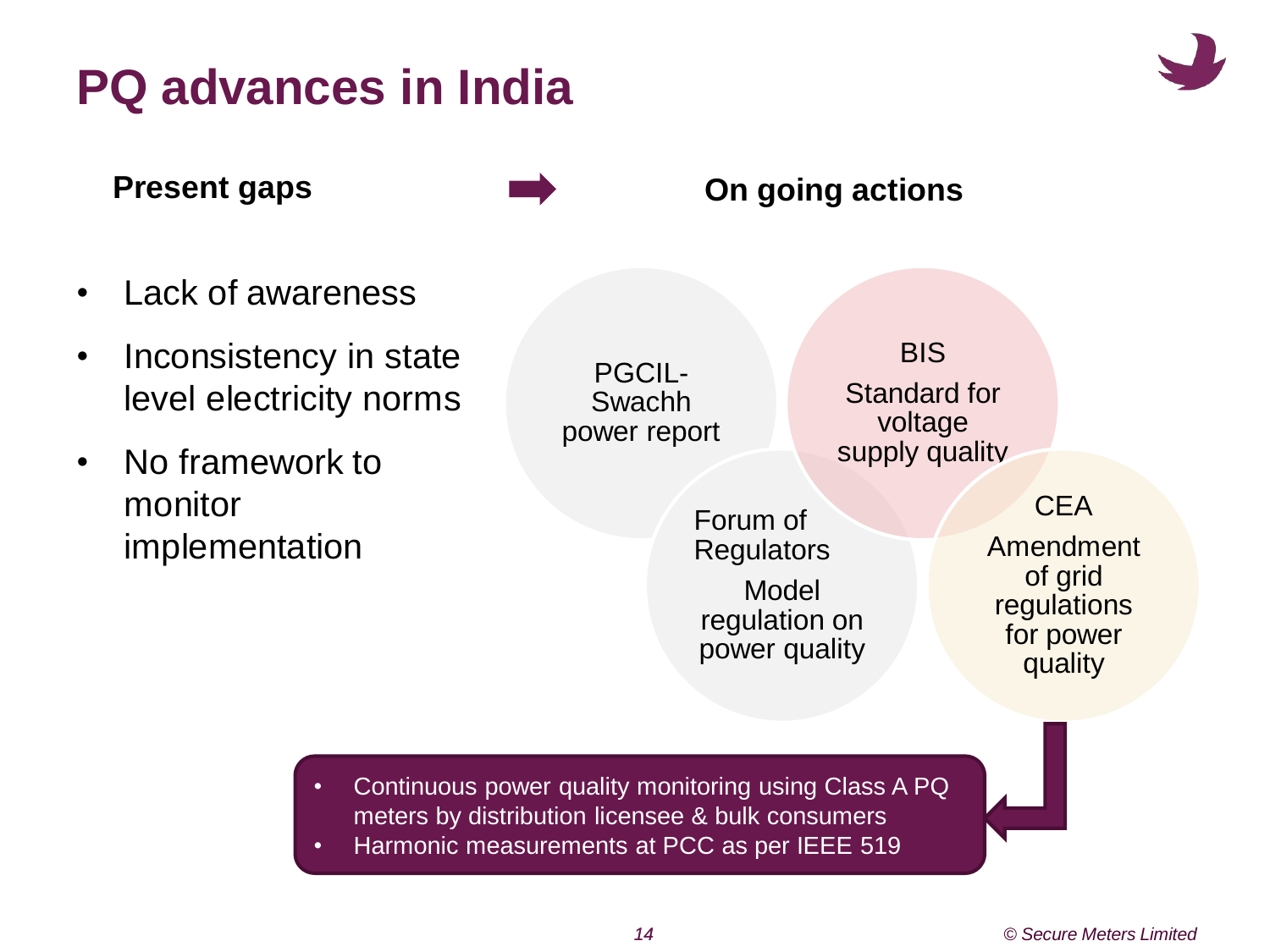### **Evolution of measurement technologies**



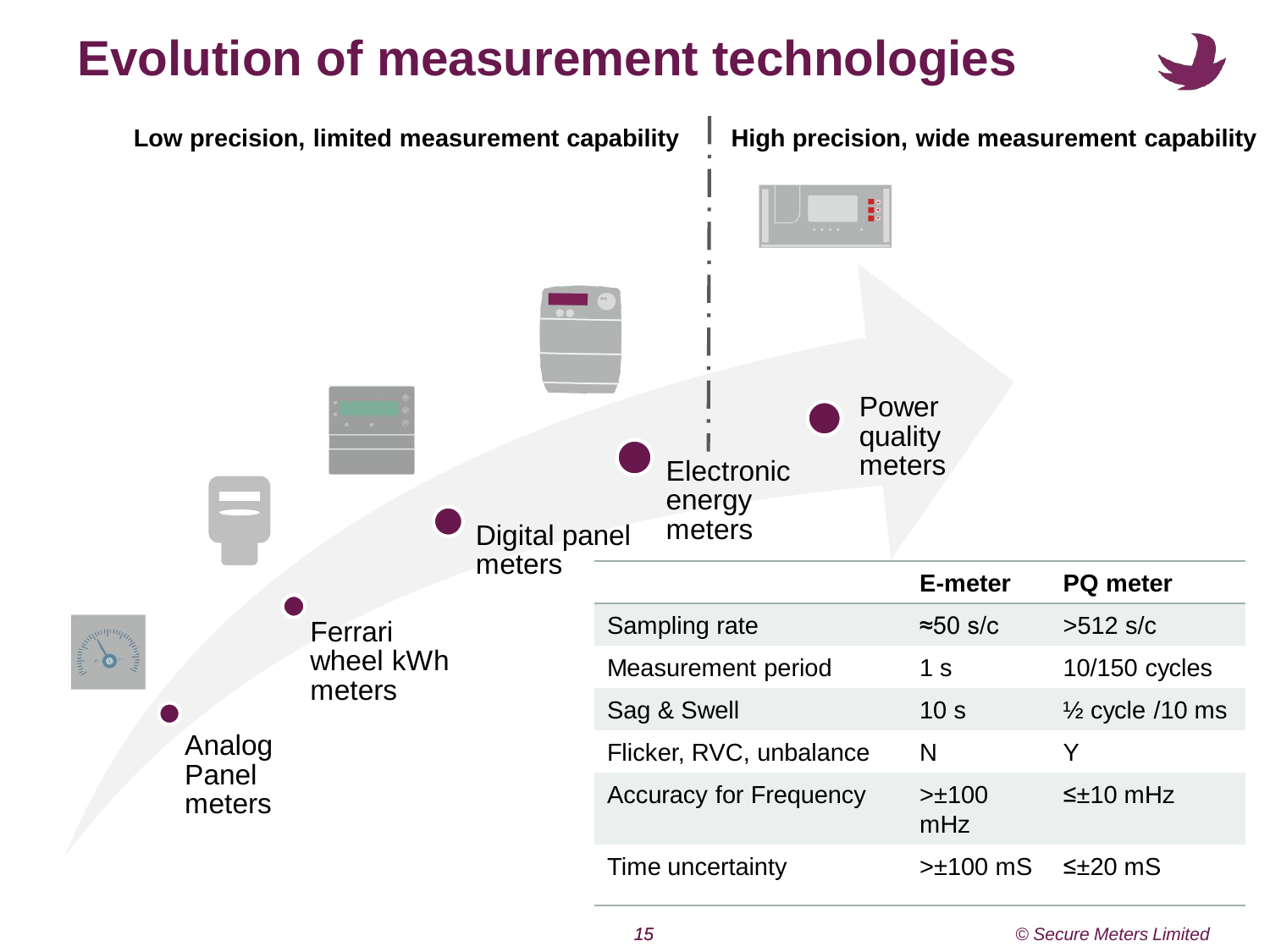# **A PQ deployment strategy (for utility)**

Improve revenues Meet compliance obligations

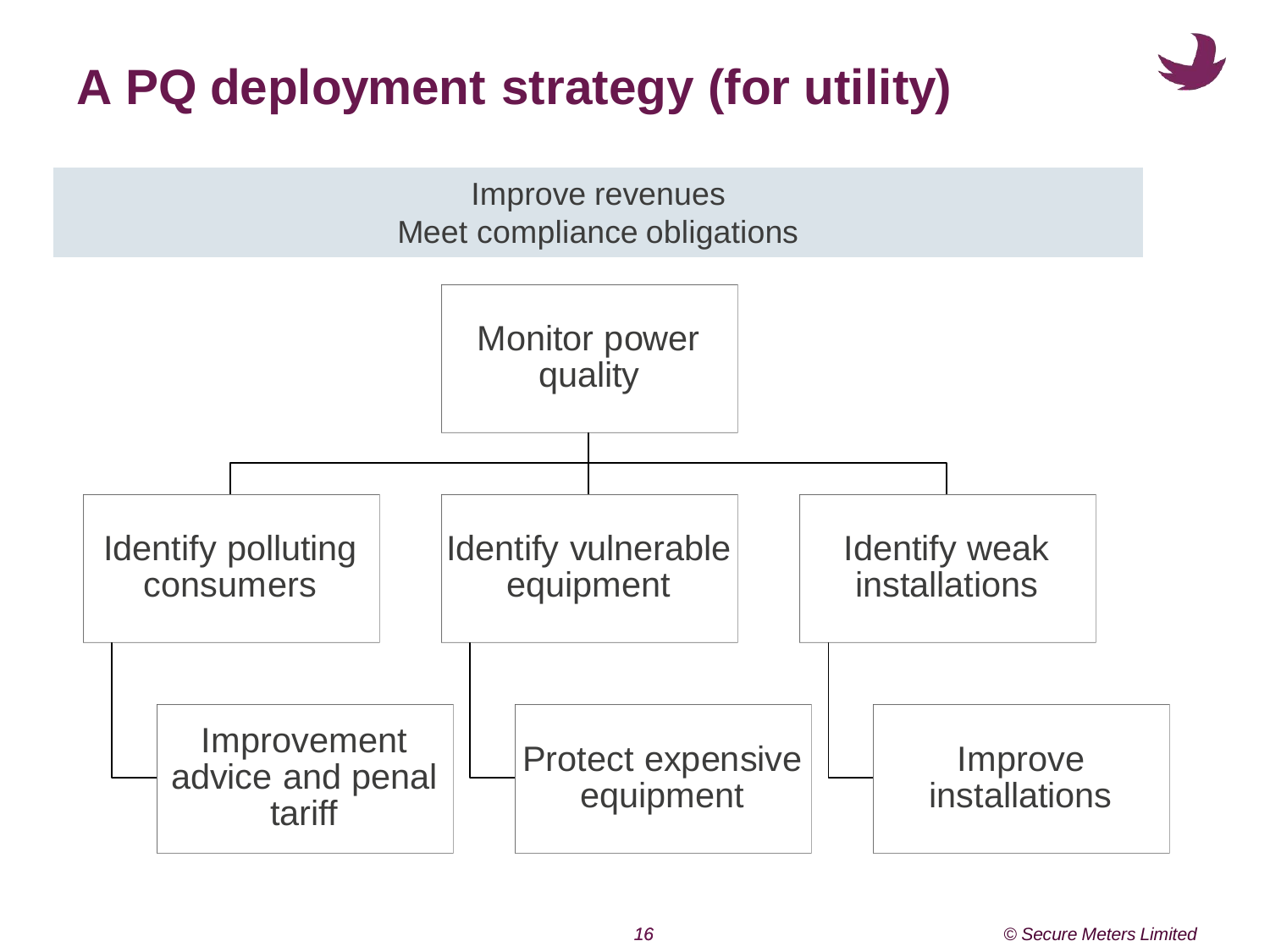# **A PQ deployment strategy (for industry)**

![](_page_16_Figure_1.jpeg)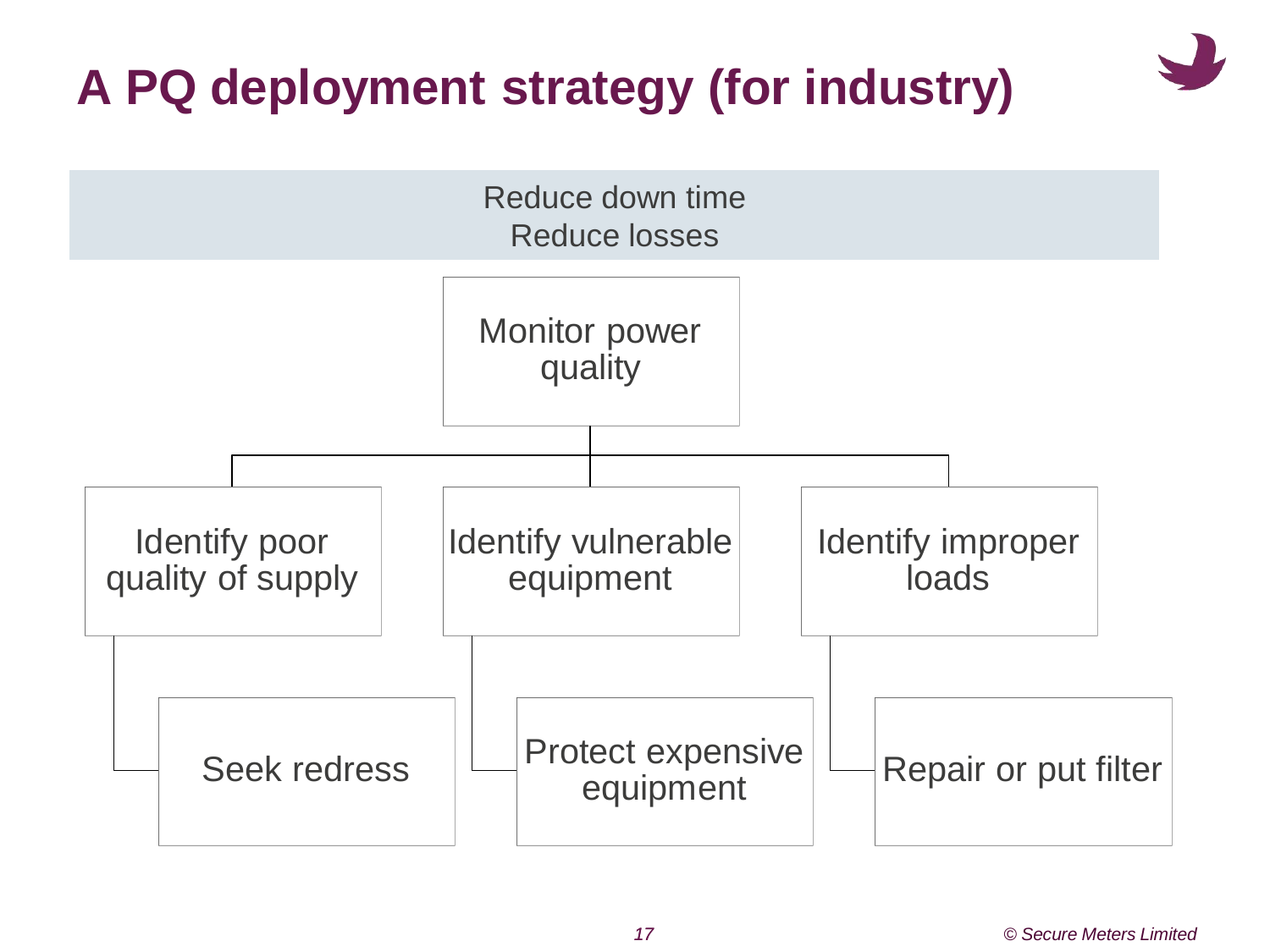### **PQ monitoring system for Big industries/sub-station**

![](_page_17_Figure_1.jpeg)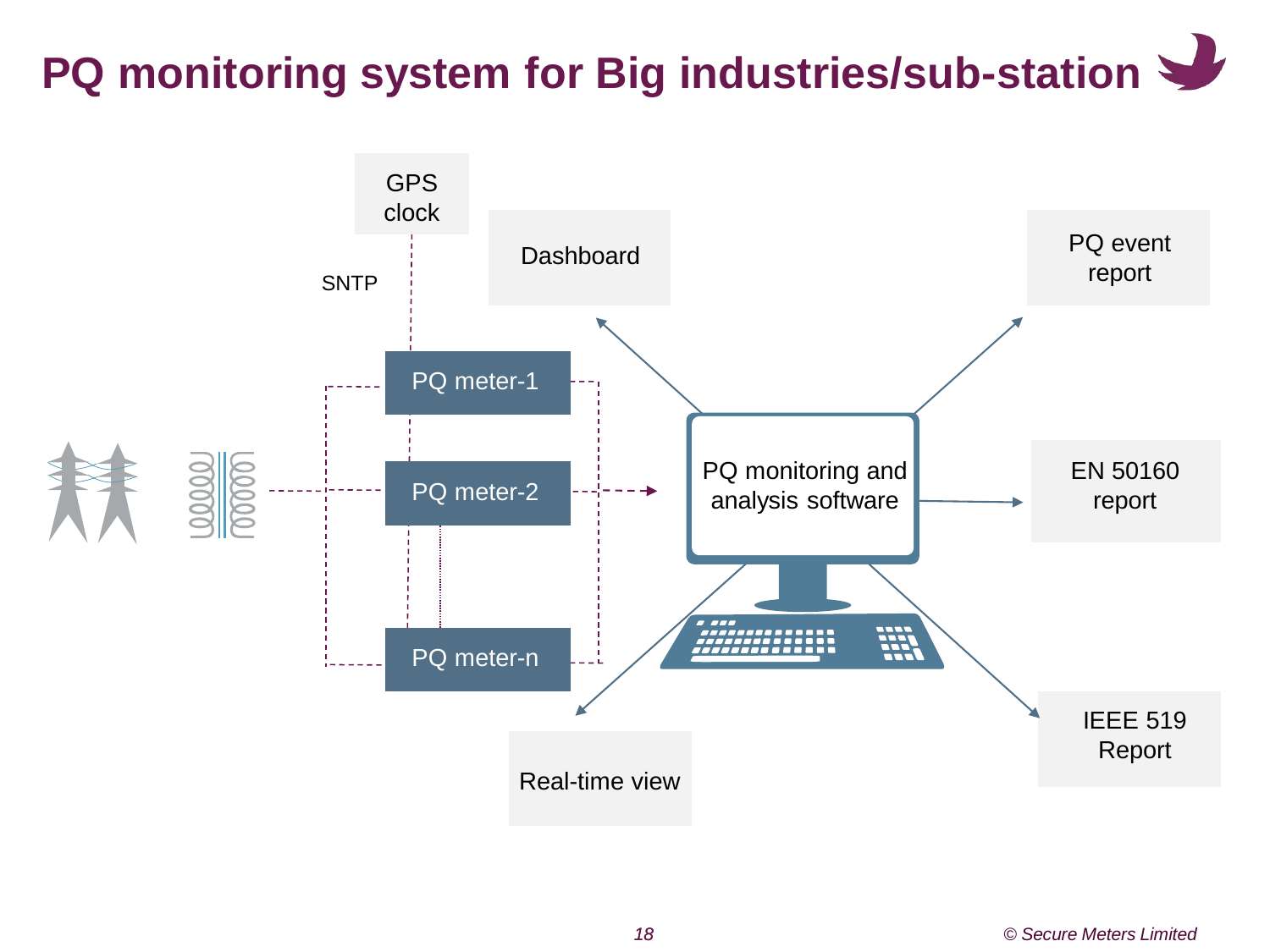#### **Integrated solution for revenue metering and power quality monitoring**

![](_page_18_Picture_1.jpeg)

![](_page_18_Figure_2.jpeg)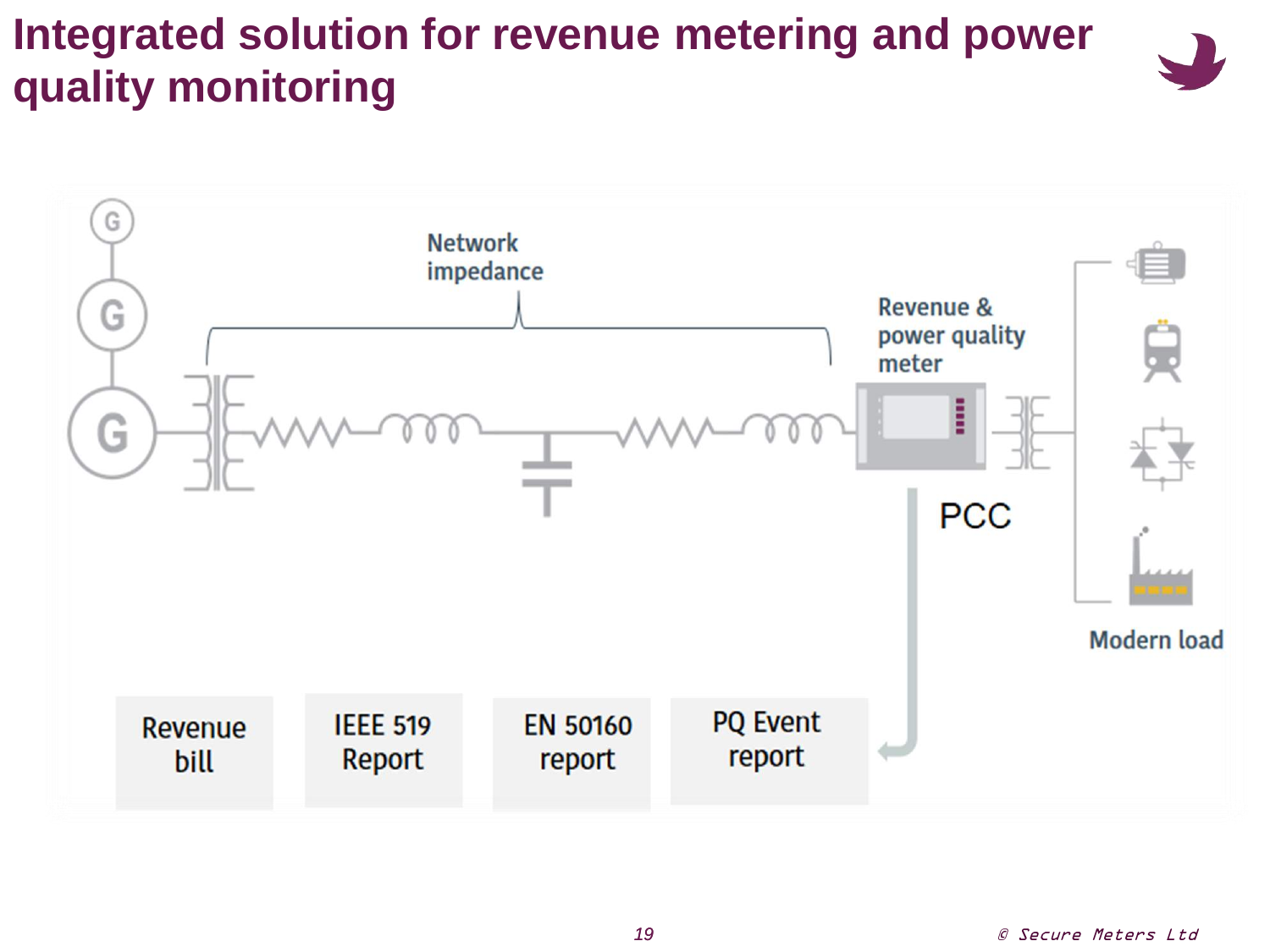# **PQ monitoring options**

![](_page_19_Picture_1.jpeg)

- **Fixed PQ meters** over portable PQ meters
	- − ensure compliance of supply
	- − detect all PQ events: pre and post event conditions
	- − early detection of PQ events, reducing down-time
- **Class A** over Class S
	- − precise PQ measurements and matching results
	- − data logged can help resolve contract related disputes
	- − recommended for compliance verification
- **Integrated solution** over two box solution
	- − single solution for revenue metering and PQ monitoring
	- − authenticity is a concern in a two box solution
	- − PQ based tariff can be applied for **penalization** or **incentives**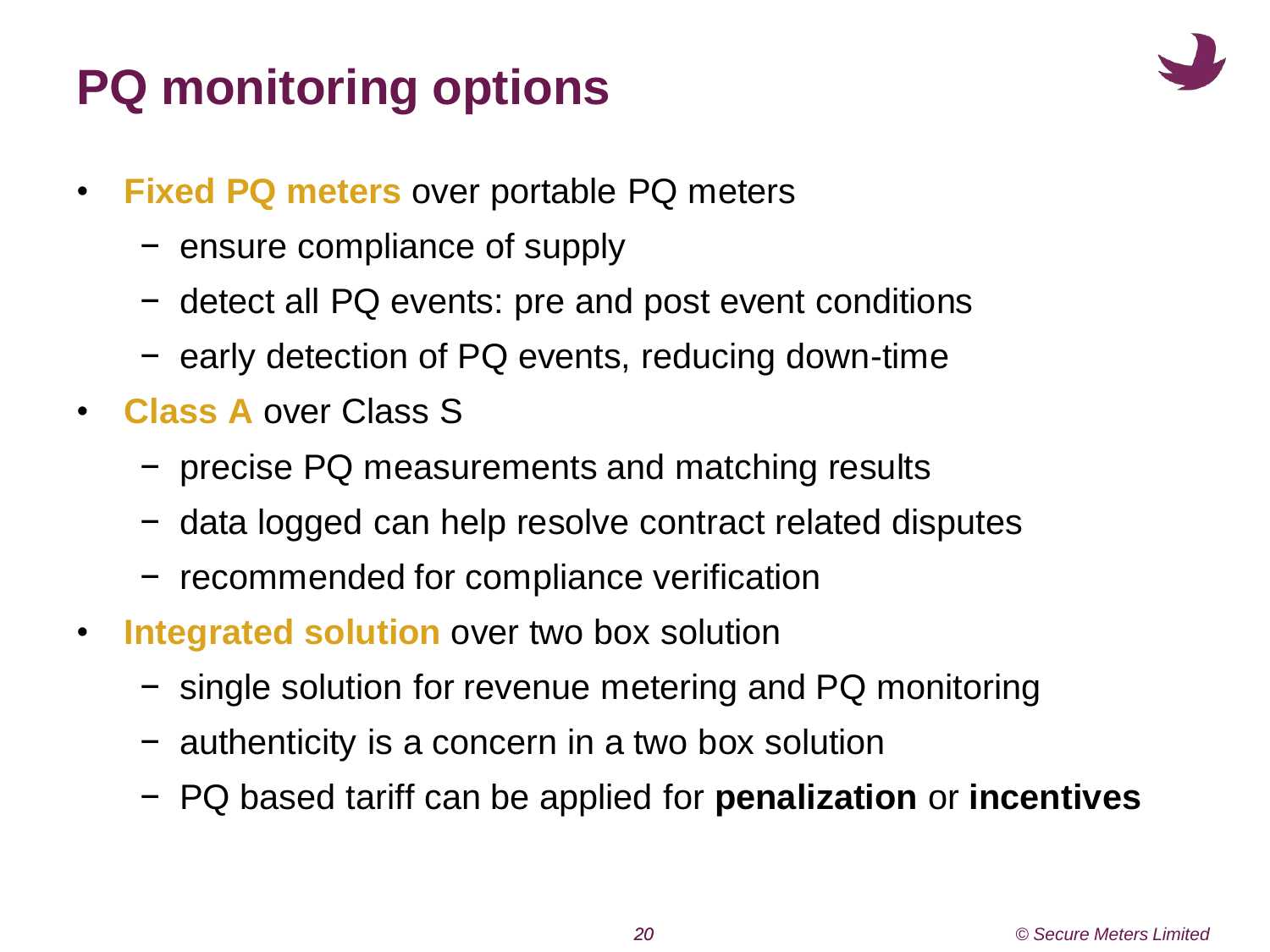# **Conclusion & recommendations**

![](_page_20_Picture_1.jpeg)

Conclusion:

- PQ is an contributing factor to the development of any country
- Developed countries used PQ monitoring as a tool to identify weaknesses
- In developed countries, PQ issues and its impact on businesses & consumers reduced significantly

Recommendations for India:

- Build awareness about power quality issues among utilities, Renewable generators & bulk consumer
- Assess the power quality status & create a baseline
- Regulatory bodies build and implement regulation framework with incentive and penalisation mechanism for power quality
- Display power quality performance in public domain

Most importantly,

- Improvement in power quality is a regular process
- Aim is to build a robust grid & PQ responsive customers